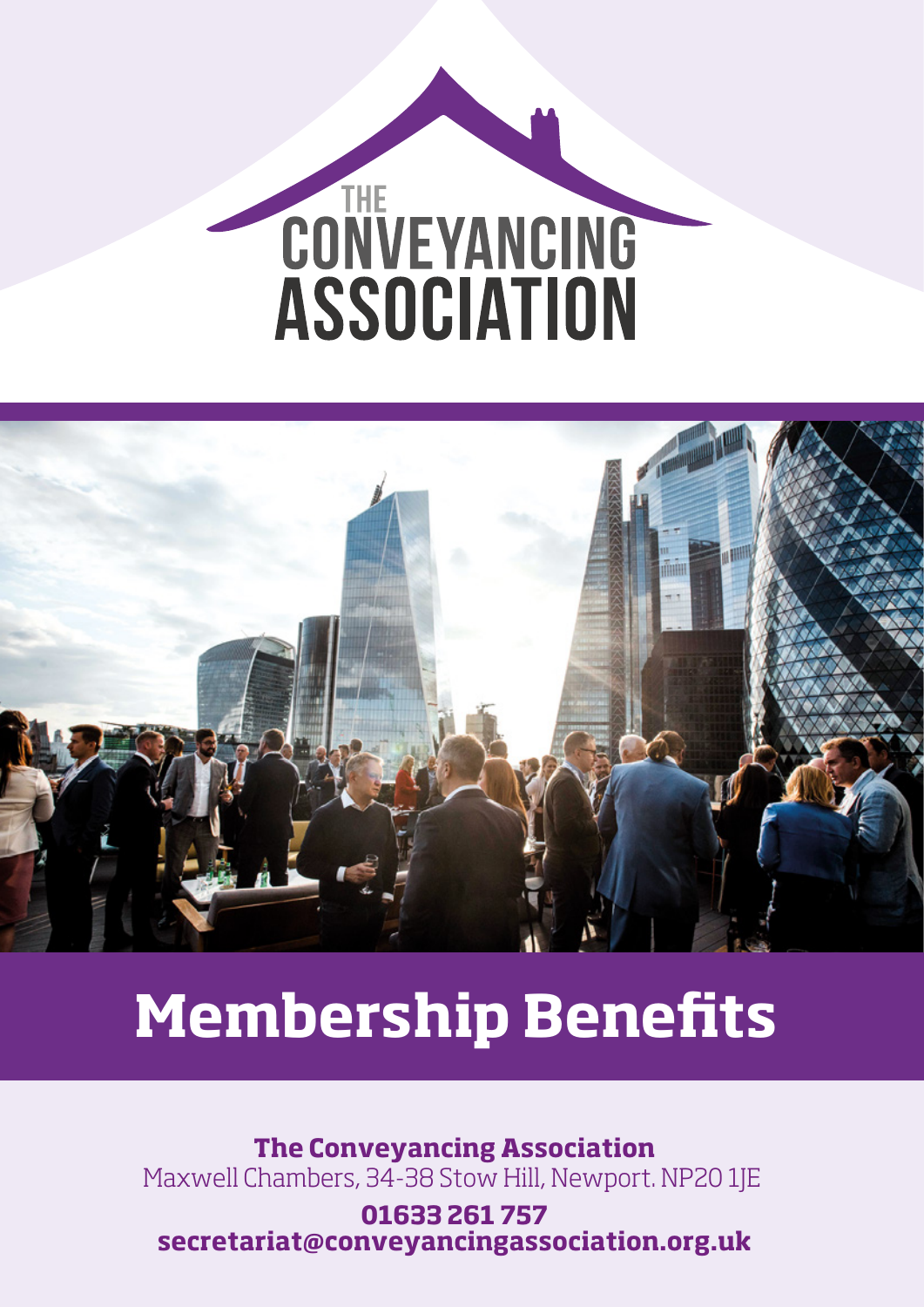

# **About Us**

**We are the voice of the specialist UK Conveyancer and the leading trade body for the conveyancing industry.** 

Our Members are conveyancing specialists who collectively conduct approximately 30% of all property transactions and 70% of re-mortgage transactions in England and Wales. We work proactively to improve the conveyancing process and to formulate and implement best practice throughout the industry. We work collaboratively with industry stakeholders to campaign, influence and improve the conveyancing process.

# **Get Involved**

**Our Membership is made up of Solicitors and Licensed Conveyancers from the top 200 specialist residential conveyancing companies in the UK.** 

We are the leading trade body in the conveyancing industry and our influence among stakeholders and decision makers continues to grow. Our Members have the opportunity to influence initiatives, campaigns, protocol and debate within the Association and the wider conveyancing community. The Association provides the opportunity to make friends with likeminded individuals and industry stakeholders, who share the same problems and a similar vision for best practice. We look forward to working with you.

# **Changing the Way We Convey**

We work with industry stakeholders, conveyancers, regulators and the government to ensure that we identify, advocate and adopt best conveyancing practice for our members and their clients.

# **Our Work**

### **10 Informing Home Movers about the Convevancing Process:**

Our BIG Question survey indicated that there was a real need to provide home movers with clear information on what happens during the home moving, how to prepare for it and how long it all takes. The Association have responded by commissioning two animated videos describing the process, both of which can be accessed on our website.

### **Report on misselling in the Home Moving Process:**

The Conveyancing Association carried out a survey of home movers to understand how many were receiving all the facts prior to making an offer on a property. The survey showed that 98% of people received no information prior to viewing the property and only 8% received anything prior to making an offer. The impact of this should not be underrated. In leasehold in particular it perpetuates the opportunities for the abuse of incoming leaseholders as our report demonstrates.

### **Leasehold Campaign:**

Our campaign to change negative leasehold management practices, to ensure a fair outcome for our clients and quicker transaction process, has been hugely successful.

### **Lender Engagement:**

We are working with mortgage lenders, valuers and surveyors to address the delays in the process cause by post offer queries. Our round table meetings engage debate with the lending industry to create collaborative conveyancing practices.

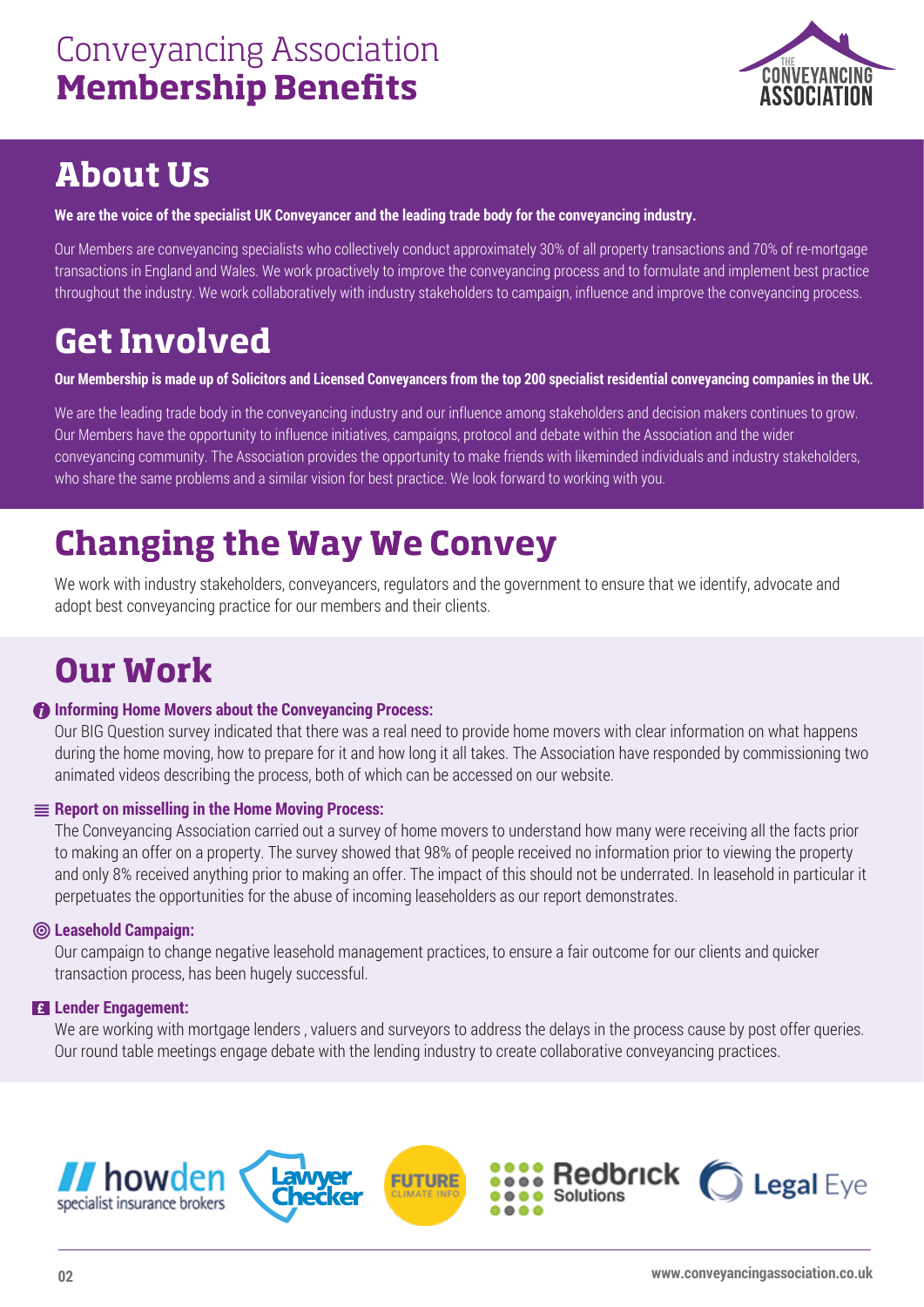

# Conveyancing Association **Membership Benefits**

# **Our Work**

### *<b>The Conveyancing Taskforce:*

This collaborative group of industry experts is made up of multiple legal, trade and representative bodies including The Bold Legal Group, The Chartered Institute of Legal Executives, The Conveyancing Association, The Law Society and The Society for Licensed Conveyancer. The taskforce focuses on key work flows to define and help implement industry best practice.

### **Cyberfraud Protocol:**

We work with fraud experts and those with a view of the developing criminal behaviours to help provide insights into emerging threats and help identify working practices and technology solutions which can reduce these threats.

### **The Conveyancing Academy:**

The Conveyancing Academy was established in 2015 to provide cost effective online training platforms for our Members to train their staff at all levels. The Academy courses allow our Members to train their staff effectively and efficiently, from induction using the Compliance, Paralegal and Trainee Conveyancer courses through to accredited Conveyancer with the Level 3,4 & 6 Diplomas. All courses are endorsed by The Conveyancing Association.

### **The Conveyancing Foundation:**

The Conveyancing Foundation Free Legal Fee Competition inspires our Members to raise hundreds of thousands of pounds for charity. With over £800,000.00 raised for charities chosen by our individual Members in recent years, we are "Conveyancing for Charity".

### **The Technical Protocol:**

Some of the most successful Conveyancing practices in the UK have worked collectively with us to produce the Conveyancing Association Technical Protocol, which defines best Conveyancing practices and procedures, to which all of our Members adhere.

### **The Conveyancing Association Pledges:**

Our mutual commitment to excellent customer service formulated the Conveyancing Association Pledges - the first published customer service commitments in the conveyancing industry. Our Members are totally committed to improving their businesses and enhancing the client conveyancing experience.

**II** 

The CA provides an opportunity to be at the forefront of the conveyancing industry and to work with some of the best Conveyancers in the industry who understand the problems that we all face in conveyancing and in running our businesses.

**Paul Smee, Non Executive Chairman Conveyancing Association**

The CA is the best place to be able to shape key changes and developments in the conveyancing marketplace, meet the right people and develop your company to become one of the best players in the conveyancing industry.

**Victoria Mortimer Knights Plc**

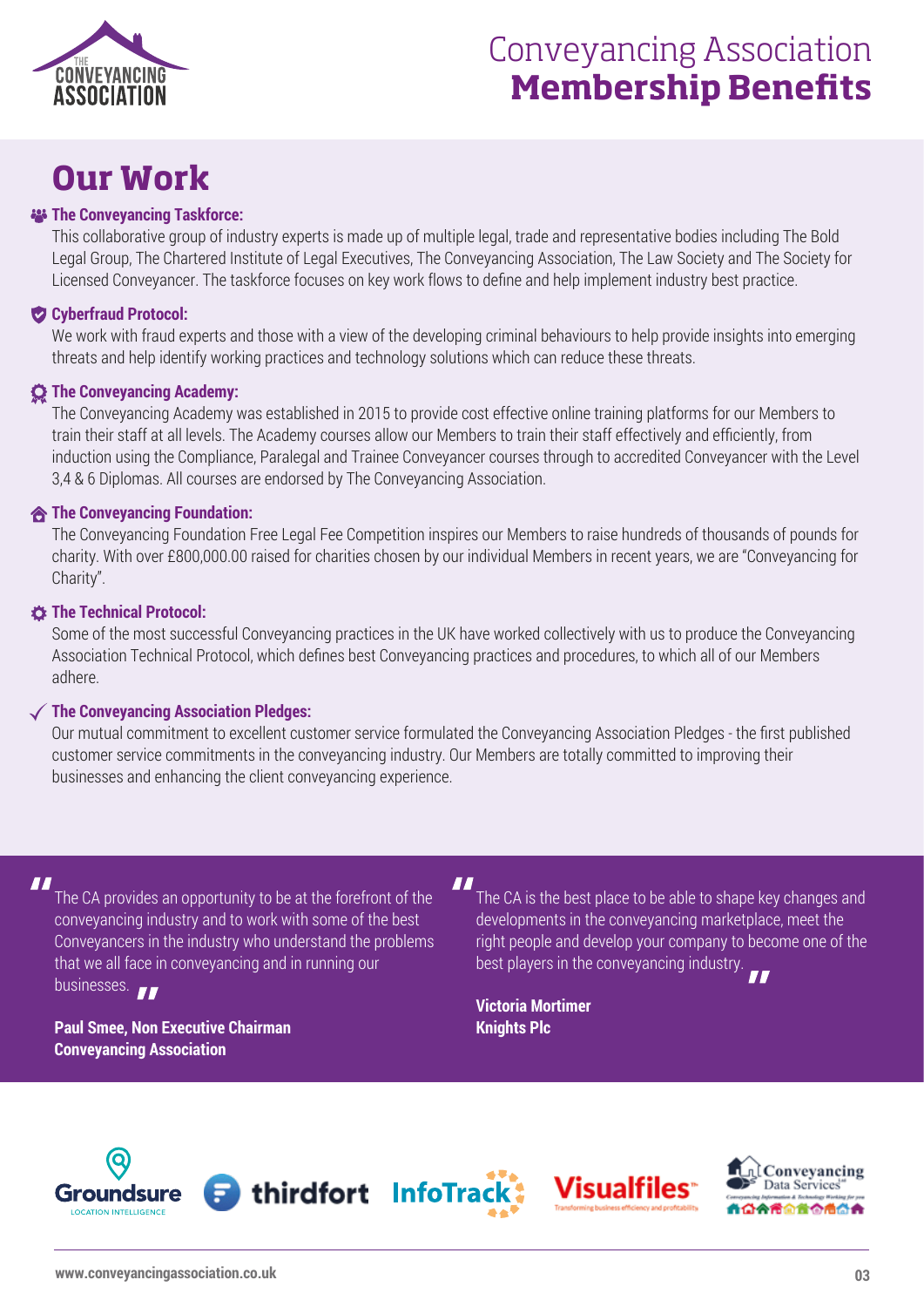# Conveyancing Association **Membership Benefits**



# **Membership**

Membership of the Conveyancing Association will increase your profile within the Conveyancing industry and provide you with the opportunity to meet key stakeholders, new business contacts and friends.

# **Adding Value to Your Business**

### **Build Your Business Network**

The Association Membership is made up of market leading Conveyancers who work together to provide support, advice and a plethora of business opportunities. Our quarterly meetings provide an opportunity to network with fellow Members and a forum for sharing collective expertise and industry knowledge. Every meeting is an experience, enhancing your conveyancing and business skills, whilst networking with the best that the industry has to offer.

### **Engaging with Stakeholders**

Our Members engage with a wide and varied range of industry stakeholders, including Government, Legal Panel Managers, leading Estate Agents, Mortgage Lenders, the CLC and the SRA.

### **Conveyancing Workshops**

Our workshops provide a forum for members to share experiences and guidance on complex conveyancing issues, in a bespoke and intimate seminar environment. The workshops are CPD certified and run by industry experts who are specialists in their field of conveyancing.

### **Conveyancing Association Branding**

Our Members use the coveted Conveyancing Association logo and branding on their company stationary and promotional material and media. Member company logos are promoted on the Association website, with a direct link to Member websites.

### **Association Members in the News**

The Association leads the debate on conveyancing in the trade media and increasingly in the national press. Our Members inspire and are often quoted in Association press releases and articles on topical conveyancing issues.

### **Compliance & Benefits**

Association membership comes with a complimentary Legal Eye review and discounted access to compliance auditing and support. Members benefit from discounts on a multitude of conveyancing products and services and are exposed to new business opportunities.



*OUAL Asset*